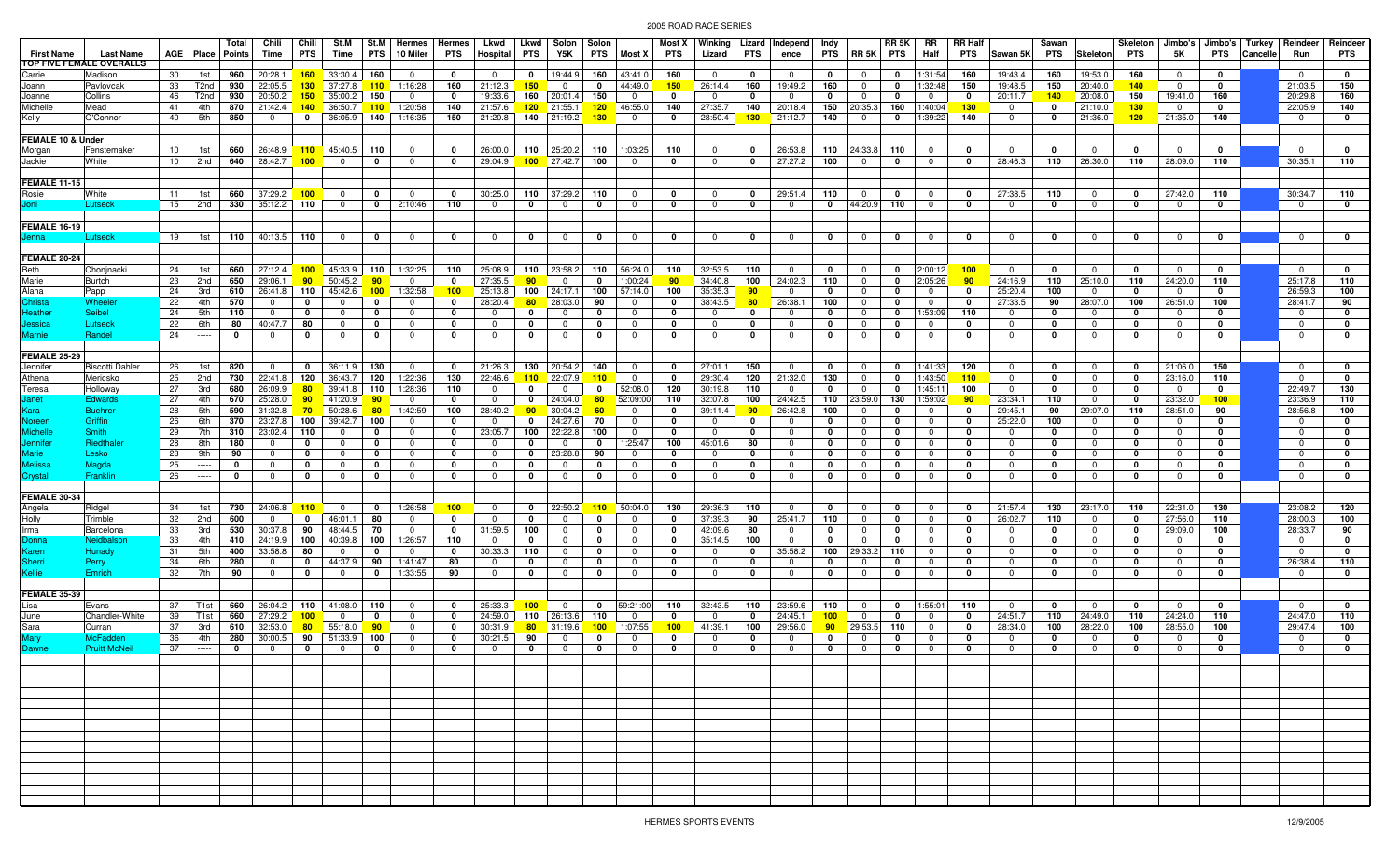|                                   |                          |          |                   |                               |                               |                             |                            |                             |                                          |                            |                            |                             |                               |                            |                                  |                            |                                                  |                   |                             |                            |                                  |                             |                                |                             |                              |                   |                                  |                            |                                    |                                                       | Turkey |                               |                             |
|-----------------------------------|--------------------------|----------|-------------------|-------------------------------|-------------------------------|-----------------------------|----------------------------|-----------------------------|------------------------------------------|----------------------------|----------------------------|-----------------------------|-------------------------------|----------------------------|----------------------------------|----------------------------|--------------------------------------------------|-------------------|-----------------------------|----------------------------|----------------------------------|-----------------------------|--------------------------------|-----------------------------|------------------------------|-------------------|----------------------------------|----------------------------|------------------------------------|-------------------------------------------------------|--------|-------------------------------|-----------------------------|
| <b>First Name</b><br>FEMALE 40-44 | Last Name                |          |                   | Total<br>AGE   Place   Points | Chili<br>Time                 | Chili<br>PTS                | St.M<br>Time               |                             | St.M   Hermes   Hermes  <br>PTS 10 Miler | <b>PTS</b>                 | Lkwd<br>Hospital           | <b>PTS</b>                  | Lkwd   Solon   Solon<br>Y5K   |                            | PTS Most X                       | PTS                        | Most X   Winking   Lizard   Independ  <br>Lizard | <b>PTS</b>        | ence                        | Indy                       | PTS RR 5K PTS                    | RR 5K                       | RR<br>Half                     | <b>RR Half</b>              | PTS Sawan 5K                 | Sawan<br>PTS      | Skeleton PTS                     | Skeleton                   | 5K                                 | Jimbo's   Jimbo's   Cancelle   Reindeer<br><b>PTS</b> | d      | Run                           | Reindeer<br><b>PTS</b>      |
| Lisa                              | Spinale                  | 41       | 1st               | 680                           | $\Omega$                      | 0                           | 43:31.8                    | 90                          | - 0                                      | $\mathbf{0}$               | 24:34.1                    | 110                         | 23:56.5                       | 110                        | 52:30.0                          | 110                        | $\overline{0}$                                   | $\mathbf 0$       | 22:57.0                     | 120                        | $\overline{0}$                   | 0                           | 1:52:12                        | 110                         | 23:31.1                      | 120               | $\overline{0}$                   | 0                          | 23:28.0                            | 110                                                   |        | 23:41.6                       | 110                         |
| Leslie                            | Simko                    | 41       | 2nd               | 670                           | $\overline{0}$                | $\mathbf{0}$                | 43:16.0                    |                             | 100 1:27:55                              | 110                        | 25:54.3                    | 100                         | $\overline{0}$                | $\mathbf{0}$               | 54:00.0                          | 100                        | 30:36.6                                          | 110               | 23:02.1                     |                            | $110$ 23:43.0                    | 140                         | $\overline{0}$                 | $\mathbf 0$                 | $\mathbf 0$                  | $\mathbf 0$       | $\overline{0}$                   | $\mathbf 0$                | $\overline{0}$                     | $\mathbf{0}$                                          |        | $\mathbf{0}$                  | $\mathbf 0$                 |
| Mo                                | Loesch                   | 40       | 3rd               | 290                           | 27:26.1                       | 110                         | 45:43.8                    | 80                          | $\overline{0}$                           | $\mathbf 0$                | $\mathbf 0$                | $\mathbf 0$                 | $\overline{0}$                | $\mathbf 0$                | $\overline{0}$                   | $\mathbf 0$                | $\overline{0}$                                   | $\mathbf 0$       | $^{\circ}$                  | 0                          | $\overline{0}$                   | 0                           | 1:53:29                        | 100                         | $\mathbf 0$                  | $\mathbf{0}$      | $\mathbf 0$                      | $\mathbf 0$                | $\mathbf 0$                        | $\mathbf 0$                                           |        | $\overline{0}$                | 0                           |
| Lori<br>Kimberly                  | Augusta                  | 41       | 4th               | 100                           | $\mathbf 0$                   | $\mathbf 0$                 | $\mathbf 0$                | 0                           | $\mathbf 0$                              | $\mathbf 0$                | $\mathbf 0$                | $\mathbf 0$                 | $\overline{0}$                | $\mathbf 0$                | $\overline{0}$                   | $\mathbf 0$                | 37:28.8                                          | 100               | $^{\circ}$                  | 0                          | $\overline{0}$                   | 0                           | $\overline{0}$                 | 0                           | $\mathbf 0$                  | $\mathbf{0}$      | $\overline{0}$                   | $\mathbf 0$                | $\mathbf 0$                        | $\mathbf 0$                                           |        | $\overline{0}$                | 0                           |
|                                   | <b>Barton</b>            | 40       | 5th               | 90                            | $^{\circ}$                    | $\mathbf 0$                 | $\mathbf 0$                | 0                           | 0                                        | $\mathbf{0}$               | $\mathbf 0$                | $\mathbf{0}$                | $\mathbf 0$                   | $\mathbf 0$                | $\mathbf 0$                      | $\mathbf 0$                | $\Omega$                                         | 0                 | $^{\circ}$                  | 0                          | $\mathbf 0$                      | $\mathbf 0$                 | 2:13:47                        | 90                          | $\mathbf 0$                  | 0                 | $\mathbf 0$                      | 0                          | $^{\circ}$                         | 0                                                     |        | $\mathbf 0$                   | $\mathbf 0$                 |
| Jackie<br>Elvira                  | Sedlak<br><b>Dilport</b> | 42<br>43 | -----<br>$\cdots$ | 0<br>$\mathbf{0}$             | $\mathbf 0$<br>$\overline{0}$ | $\mathbf 0$<br>$\mathbf{0}$ | $^{\circ}$<br>$\mathbf 0$  | $\mathbf 0$<br>$\mathbf 0$  | $\Omega$<br>$\overline{0}$               | $\mathbf 0$<br>$\mathbf 0$ | $^{\circ}$<br>$\mathbf 0$  | $\mathbf 0$<br>$\mathbf{0}$ | $\mathbf 0$<br>$\mathbf{0}$   | 0<br>$\mathbf 0$           | $\mathbf{0}$<br>$\mathbf{0}$     | $\mathbf 0$<br>$\mathbf 0$ | $\mathbf{0}$<br>$\mathbf{0}$                     | 0<br>$\mathbf 0$  | $\Omega$<br>$\mathbf{0}$    | 0<br>$\mathbf{0}$          | $\mathbf 0$<br>$\overline{0}$    | $\mathbf 0$<br>$\mathbf{0}$ | $\mathbf 0$<br>$\overline{0}$  | $\mathbf{0}$<br>$\mathbf 0$ | $^{\circ}$<br>$\overline{0}$ | 0<br>$\mathbf{0}$ | $\mathbf 0$<br>$\overline{0}$    | $\mathbf 0$<br>$\mathbf 0$ | $\mathbf 0$<br>$\mathbf{0}$        | $\mathbf{0}$<br>$\mathbf 0$                           |        | $^{\circ}$<br>$\overline{0}$  | $\mathbf 0$<br>$\mathbf 0$  |
|                                   |                          |          |                   |                               |                               |                             |                            |                             |                                          |                            |                            |                             |                               |                            |                                  |                            |                                                  |                   |                             |                            |                                  |                             |                                |                             |                              |                   |                                  |                            |                                    |                                                       |        |                               |                             |
| <b>FEMALE 45-49</b>               |                          |          |                   |                               |                               |                             |                            |                             |                                          |                            |                            |                             |                               |                            |                                  |                            |                                                  |                   |                             |                            |                                  |                             |                                |                             |                              |                   |                                  |                            |                                    |                                                       |        |                               |                             |
| Lainie                            | <b>Breiner</b>           | 47       | 1st               | 720                           | $\mathbf 0$                   | $\mathbf{0}$                | 38:40.3 110                |                             | 1:23:22                                  | 120                        | 22:53.1                    | 110                         | 22:32.2                       | 110                        | $\overline{0}$                   | $\mathbf 0$                | $\mathbf 0$                                      | 0                 | $\mathbf 0$                 | $\mathbf 0$                | 22:20.9                          | 150                         | $\mathbf 0$                    | 0                           | $\mathbf 0$                  | 0                 | $\overline{0}$                   | 0                          | 22:35.0                            | 120                                                   |        | $\overline{0}$                | $\mathbf 0$                 |
| Kathleen                          | Baker                    | 45       | 2nd               | 650                           | $\mathbf 0$                   | $\mathbf 0$                 | $\mathbf 0$                | 0                           | 1:43:08                                  | 110                        | 26:07.6                    | 100                         | 25:09.2                       | 100                        | 57:37.0                          | 110                        | 34:56.5                                          | 110               | $\overline{0}$              | $\mathbf 0$                | $\mathbf 0$                      | $\mathbf 0$                 | $\overline{0}$                 | 0                           | $\mathbf 0$                  | $\mathbf{0}$      | $\mathbf 0$                      | $\mathbf 0$                | 26:26.0                            | 110                                                   |        | 26:16.9                       | 110                         |
| Gale                              | Connor                   | 46       | 3rd               | 640                           | 30:05.6                       |                             | 110 55:34.0                | 100 <sub>1</sub>            | 2:09:09                                  | 90 <sub>o</sub>            | 32:00.3                    | 90                          | $\overline{0}$                | $\overline{0}$             | 1:28:09                          | 100                        | $\mathbf 0$                                      | $\mathbf 0$       | 29:50.3                     | 110                        | $\overline{0}$                   | $\mathbf{0}$                | 2:33:30                        | 110                         | $\overline{0}$               | $\mathbf{0}$      | 32:08.0                          | 110                        | $\mathbf{0}$                       | $\mathbf{0}$                                          |        | 32:47.6                       | 100                         |
| <b>Beverly</b><br>Cheryl          | Alt<br>Lutseck           | 45<br>47 | T4th<br>T4th      | 100<br>100                    | 42:20.9<br>$\overline{0}$     | 100<br>$\mathbf{0}$         | $\mathbf 0$<br>$\mathbf 0$ | $\mathbf 0$<br>$\mathbf{0}$ | 0<br>2:04:08                             | $\mathbf 0$<br>100         | $\mathbf 0$<br>$\mathbf 0$ | $\mathbf 0$<br>$\mathbf 0$  | $\overline{0}$<br>$\mathbf 0$ | $\mathbf 0$<br>$\mathbf 0$ | $\overline{0}$<br>$\overline{0}$ | $\mathbf 0$<br>$\mathbf 0$ | $^{\circ}$<br>$\mathbf 0$                        | 0<br>$\mathbf 0$  | $\Omega$<br>$^{\circ}$      | 0<br>$\mathbf 0$           | $\overline{0}$<br>$\mathbf 0$    | 0<br>$\mathbf 0$            | $\mathbf 0$<br>$\overline{0}$  | 0<br>$\mathbf 0$            | $\mathbf 0$<br>$\mathbf 0$   | 0<br>$\mathbf{0}$ | $^{\circ}$<br>$\overline{0}$     | $\mathbf 0$<br>$\mathbf 0$ | $\overline{0}$<br>$\overline{0}$   | $\mathbf 0$<br>$\mathbf 0$                            |        | $\overline{0}$<br>$\mathbf 0$ | 0<br>$\mathbf 0$            |
|                                   |                          |          |                   |                               |                               |                             |                            |                             |                                          |                            |                            |                             |                               |                            |                                  |                            |                                                  |                   |                             |                            |                                  |                             |                                |                             |                              |                   |                                  |                            |                                    |                                                       |        |                               |                             |
| <b>FEMALE 50-54</b>               |                          |          |                   |                               |                               |                             |                            |                             |                                          |                            |                            |                             |                               |                            |                                  |                            |                                                  |                   |                             |                            |                                  |                             |                                |                             |                              |                   |                                  |                            |                                    |                                                       |        |                               |                             |
| Sue                               | Funk                     | 51       | 1st               | 670                           | $\overline{\mathbf{0}}$       | $\mathbf{0}$                |                            |                             | 42:43.1 <b>110</b> 1:31:33               | 100 <sub>1</sub>           | 23:52.2                    | 110                         | 24:05.9                       | 110                        | 53:39.0                          | 110                        | 33:03.1                                          | 110               | 24:06.0                     |                            | $110$ 24:12.1                    | 120                         | 1:55:38                        | 110                         | 24:23.0                      | 110               | 25:21.0                          | 100                        | $\overline{0}$                     | $\mathbf 0$                                           |        | 24:47.9                       | 110                         |
| Karen                             | <b>Stross</b>            | 51       | 2nd               | 640                           | 25:06.4                       | 110                         | 43:19.2                    | 100 <sub>1</sub>            | 1:30:34                                  | 110                        | 25:38.8                    | 90                          | 26:21.1                       | 90                         | 54:49.0                          | 100                        | 33:53.5                                          | 100               | $\overline{0}$              | 0                          | $\mathbf 0$                      | $\mathbf 0$                 | 2:03:36                        | 100                         | $\overline{0}$               | $\mathbf{0}$      | 25:13.0                          | 110                        | 25:46.0                            | 110                                                   |        | 26:09.7                       | 100                         |
| Laura                             | Knowles                  | 52       | 3rd               | 590                           | 26:19.1                       | 100                         | 45:19.1                    | 80                          | 1:35:28                                  | 90 <sub>o</sub>            | 25:47.5                    | 80                          | $\mathbf 0$                   | $\mathbf 0$                | 58:32.0                          | 90                         | 34:51.3                                          | 90                | 24:57.6                     | 100                        | 25:40.5                          | 100                         | 2:10:31                        | 90 <sub>1</sub>             | 25:43.4                      | 100               | 26:26.0                          | 90 <sub>1</sub>            | 25:55.0                            | 100                                                   |        | 26:45.8                       | 90                          |
| Carol<br>Paula                    | Kwan<br><b>Baranuk</b>   | 51       | 4th<br>5th        | 540<br>460                    | $\overline{\mathbf{0}}$       | $\mathbf 0$                 | $\mathbf 0$                | $\mathbf 0$<br>90           | 1:53:44<br>$\mathbf 0$                   | 50<br>$\mathbf{0}$         | 28:17.5<br>25:26.7         | 70<br>100                   | 27:19.2<br>25:28.2            | 80<br>100                  | 1:02:21<br>$\mathbf 0$           | 60<br>0                    | $\overline{0}$                                   | $\mathbf 0$<br>80 | 26:15.3<br>$^{\circ}$       | 90<br>0                    | 25:35.3<br>$\mathbf 0$           | 110<br>0                    | $\mathbf{0}$<br>$\overline{0}$ | 0<br>0                      | 25:53.0<br>$\mathbf 0$       | 90<br>0           | 26:31.0<br>$\overline{0}$        | 80<br>$\mathbf{0}$         | 26:07.0<br>$\overline{\mathbf{0}}$ | 90<br>$\mathbf{0}$                                    |        | 27:13.2<br>$\overline{0}$     | 80<br>$\mathbf 0$           |
| Debby                             | Wilkersor                | 52<br>51 | T6th              | 450                           | 26:56.4<br>33:01.2            | 90<br>$60 -$                | 43:22.1<br>55:24.4         | $-50$                       | $\overline{0}$                           | $\mathbf 0$                | $\mathbf 0$                | $\mathbf 0$                 | $\overline{0}$                | $\mathbf 0$                | $\overline{0}$                   | $\mathbf 0$                | 36:06.1<br>42:22.2                               | $-40$             | 30:19.3                     | 80                         | 31:04.8                          | 90                          | $\overline{0}$                 | 0                           | 30:50.3                      | 70                | 30:01.0                          | 70                         | 30:11.0                            | 80                                                    |        | 31:16.6                       | 60                          |
| Carol                             | Chapin                   | 54       | T6th              | 450                           | 30:07.7                       | 70 <sub>2</sub>             | $\mathbf 0$                | $\mathbf 0$                 | 1:40:19                                  | 80                         | $\overline{0}$             | $\mathbf 0$                 | 28:04.1                       | 70                         | 59:47.0                          | 80                         | 37:01.4                                          | 70                | $\mathbf 0$                 | $\mathbf 0$                | $\mathbf{0}$                     | 0                           | $\mathbf{0}$                   | $\mathbf 0$                 | 26:39.4                      | 80                | $\overline{0}$                   | 0                          | $\overline{0}$                     | 0                                                     |        | 28:02.1                       | 70                          |
| Joyce<br>Libby<br>Katie           | Prohaska                 | 54       | 8th               | 390                           | $\overline{0}$                | $\mathbf 0$                 | $\mathbf 0$                | 0                           | $^{\circ}$                               | $\mathbf 0$                | 31:58.4                    | 60                          | $\mathbf 0$                   | $\mathbf{0}$               | $\mathbf{0}$                     | $\mathbf 0$                | 40:40.1                                          | 60                | $^{\circ}$                  | 0                          | $\mathbf 0$                      | 0                           | 2:23:38                        | 80                          | 31:15.2                      | 60                | 31:11.0                          | 60                         | 31:06.0                            | 70                                                    |        | 32:17.9                       | 50                          |
|                                   | White                    | 53       | 9th               | 340                           | 34:02.1                       | 50                          | 54:27.0                    | 60                          | $^{\circ}$                               | $\mathbf{0}$               | 33:53.8                    | 50                          | $\mathbf 0$                   | $\mathbf{0}$               | $\overline{0}$                   | $\mathbf 0$                | 44:11.8                                          | 30                | $\mathbf 0$                 | 0                          | $\mathbf 0$                      | $\mathbf 0$                 | 2:32:01                        | 70                          | $^{\circ}$                   | 0                 | 32:57.0                          | 50                         | 32:25.0                            | 60                                                    |        | 33:36.6                       | 40                          |
|                                   | Swanson-Harbag           | 52       | 10th              | 210                           | $\mathbf 0$                   | $\mathbf 0$                 | 46:14.4                    | 70                          | 1:41:47                                  | 70                         | $\mathbf 0$                | $\mathbf{0}$                | $\overline{0}$                | $\mathbf{0}$               | 1:01:45                          | 70                         | $^{\circ}$                                       | 0                 | $\Omega$                    | 0                          | $\mathbf 0$                      | 0                           | $\mathbf 0$                    | $\mathbf{0}$                | $^{\circ}$                   | 0                 | $\mathbf 0$                      | 0                          | $\mathbf 0$                        | 0                                                     |        | $\overline{0}$                | $\mathbf{0}$                |
| Pamela<br>Jerie                   | <b>Smith</b><br>Green    | 53<br>54 | 11th<br>12th      | 40                            | 190 29:05.6<br> 41:25.9       | 80<br>40                    | $\mathbf 0$<br>$\mathbf 0$ | $\mathbf{0}$<br>$\mathbf 0$ | 1:47:38<br>$\mathbf 0$                   | 60<br>$\mathbf 0$          | $^{\circ}$<br>$\mathbf 0$  | $\mathbf 0$<br>$\mathbf 0$  | $\mathbf{0}$<br>$\mathbf 0$   | $\mathbf 0$<br>$\mathbf 0$ | $\overline{0}$<br>$\mathbf 0$    | $\mathbf 0$<br>$\mathbf 0$ | 41:43.7<br>$\mathbf 0$                           | 50<br>0           | $\mathbf{0}$<br>$\mathbf 0$ | $\mathbf 0$<br>$\mathbf 0$ | $\overline{0}$<br>$\overline{0}$ | 0<br>$\mathbf 0$            | $\mathbf{0}$<br>$\overline{0}$ | 0<br>$\mathbf 0$            | $\mathbf 0$<br>$\mathbf 0$   | $\mathbf 0$<br>0  | $\overline{0}$<br>$\overline{0}$ | $\mathbf 0$<br>$\mathbf 0$ | $\overline{0}$<br>$\overline{0}$   | $\mathbf 0$<br>0                                      |        | $^{\circ}$<br>$\mathbf{0}$    | $\mathbf{0}$<br>$\mathbf 0$ |
|                                   |                          |          |                   |                               |                               |                             |                            |                             |                                          |                            |                            |                             |                               |                            |                                  |                            |                                                  |                   |                             |                            |                                  |                             |                                |                             |                              |                   |                                  |                            |                                    |                                                       |        |                               |                             |
| <b>FEMALE 55-59</b>               |                          |          |                   |                               |                               |                             |                            |                             |                                          |                            |                            |                             |                               |                            |                                  |                            |                                                  |                   |                             |                            |                                  |                             |                                |                             |                              |                   |                                  |                            |                                    |                                                       |        |                               |                             |
| Jennifer                          | Emch                     | 56       | 1st               |                               | 660 28:04.7                   |                             |                            |                             | 110 45:13.3 110 1:39:45                  | 110                        | 26:03.9                    |                             |                               |                            | $110$ 25:15.8 110 56:29.0        | 110                        | 33:32.4                                          | 110               | 24:25.7                     |                            | 110 $ 24:49.0 $ 110              |                             | $\overline{0}$                 | $\mathbf 0$                 | $^{\circ}$                   | $\mathbf{0}$      | $\overline{0}$                   | $\mathbf 0$                | $\overline{0}$                     | $\mathbf 0$                                           |        | 27:26.9                       | 110                         |
|                                   |                          |          |                   |                               |                               |                             |                            |                             |                                          |                            |                            |                             |                               |                            |                                  |                            |                                                  |                   |                             |                            |                                  |                             |                                |                             |                              |                   |                                  |                            |                                    |                                                       |        |                               |                             |
| FEMALE 60-64<br>Urte              | Kurlich                  | 63       | 1st               |                               |                               | 220 36:38.1 110             | $\overline{0}$             | $\mathbf 0$                 | $\overline{0}$                           | $\mathbf{0}$               | $\mathbf 0$                | $\mathbf{0}$                | $\overline{0}$                | $\mathbf{0}$               | $\overline{0}$                   | $\mathbf 0$                | $\mathbf 0$                                      | $\mathbf 0$       | $\overline{0}$              | $\mathbf{0}$               | $\overline{0}$                   | $\mathbf 0$                 | $\mathbf 0$                    | $\mathbf 0$                 | $\mathbf{0}$                 | $\mathbf{0}$      | $\overline{0}$                   | $\mathbf{0}$               | $\mathbf 0$                        | $\mathbf 0$                                           |        | 35:45.8                       | 110                         |
|                                   |                          |          |                   |                               |                               |                             |                            |                             |                                          |                            |                            |                             |                               |                            |                                  |                            |                                                  |                   |                             |                            |                                  |                             |                                |                             |                              |                   |                                  |                            |                                    |                                                       |        |                               |                             |
|                                   |                          |          |                   |                               |                               |                             |                            |                             |                                          |                            |                            |                             |                               |                            |                                  |                            |                                                  |                   |                             |                            |                                  |                             |                                |                             |                              |                   |                                  |                            |                                    |                                                       |        |                               |                             |
|                                   |                          |          |                   |                               |                               |                             |                            |                             |                                          |                            |                            |                             |                               |                            |                                  |                            |                                                  |                   |                             |                            |                                  |                             |                                |                             |                              |                   |                                  |                            |                                    |                                                       |        |                               |                             |
|                                   |                          |          |                   |                               |                               |                             |                            |                             |                                          |                            |                            |                             |                               |                            |                                  |                            |                                                  |                   |                             |                            |                                  |                             |                                |                             |                              |                   |                                  |                            |                                    |                                                       |        |                               |                             |
|                                   |                          |          |                   |                               |                               |                             |                            |                             |                                          |                            |                            |                             |                               |                            |                                  |                            |                                                  |                   |                             |                            |                                  |                             |                                |                             |                              |                   |                                  |                            |                                    |                                                       |        |                               |                             |
|                                   |                          |          |                   |                               |                               |                             |                            |                             |                                          |                            |                            |                             |                               |                            |                                  |                            |                                                  |                   |                             |                            |                                  |                             |                                |                             |                              |                   |                                  |                            |                                    |                                                       |        |                               |                             |
|                                   |                          |          |                   |                               |                               |                             |                            |                             |                                          |                            |                            |                             |                               |                            |                                  |                            |                                                  |                   |                             |                            |                                  |                             |                                |                             |                              |                   |                                  |                            |                                    |                                                       |        |                               |                             |
|                                   |                          |          |                   |                               |                               |                             |                            |                             |                                          |                            |                            |                             |                               |                            |                                  |                            |                                                  |                   |                             |                            |                                  |                             |                                |                             |                              |                   |                                  |                            |                                    |                                                       |        |                               |                             |
|                                   |                          |          |                   |                               |                               |                             |                            |                             |                                          |                            |                            |                             |                               |                            |                                  |                            |                                                  |                   |                             |                            |                                  |                             |                                |                             |                              |                   |                                  |                            |                                    |                                                       |        |                               |                             |
|                                   |                          |          |                   |                               |                               |                             |                            |                             |                                          |                            |                            |                             |                               |                            |                                  |                            |                                                  |                   |                             |                            |                                  |                             |                                |                             |                              |                   |                                  |                            |                                    |                                                       |        |                               |                             |
|                                   |                          |          |                   |                               |                               |                             |                            |                             |                                          |                            |                            |                             |                               |                            |                                  |                            |                                                  |                   |                             |                            |                                  |                             |                                |                             |                              |                   |                                  |                            |                                    |                                                       |        |                               |                             |
|                                   |                          |          |                   |                               |                               |                             |                            |                             |                                          |                            |                            |                             |                               |                            |                                  |                            |                                                  |                   |                             |                            |                                  |                             |                                |                             |                              |                   |                                  |                            |                                    |                                                       |        |                               |                             |
|                                   |                          |          |                   |                               |                               |                             |                            |                             |                                          |                            |                            |                             |                               |                            |                                  |                            |                                                  |                   |                             |                            |                                  |                             |                                |                             |                              |                   |                                  |                            |                                    |                                                       |        |                               |                             |
|                                   |                          |          |                   |                               |                               |                             |                            |                             |                                          |                            |                            |                             |                               |                            |                                  |                            |                                                  |                   |                             |                            |                                  |                             |                                |                             |                              |                   |                                  |                            |                                    |                                                       |        |                               |                             |
|                                   |                          |          |                   |                               |                               |                             |                            |                             |                                          |                            |                            |                             |                               |                            |                                  |                            |                                                  |                   |                             |                            |                                  |                             |                                |                             |                              |                   |                                  |                            |                                    |                                                       |        |                               |                             |
|                                   |                          |          |                   |                               |                               |                             |                            |                             |                                          |                            |                            |                             |                               |                            |                                  |                            |                                                  |                   |                             |                            |                                  |                             |                                |                             |                              |                   |                                  |                            |                                    |                                                       |        |                               |                             |
|                                   |                          |          |                   |                               |                               |                             |                            |                             |                                          |                            |                            |                             |                               |                            |                                  |                            |                                                  |                   |                             |                            |                                  |                             |                                |                             |                              |                   |                                  |                            |                                    |                                                       |        |                               |                             |
|                                   |                          |          |                   |                               |                               |                             |                            |                             |                                          |                            |                            |                             |                               |                            |                                  |                            |                                                  |                   |                             |                            |                                  |                             |                                |                             |                              |                   |                                  |                            |                                    |                                                       |        |                               |                             |
|                                   |                          |          |                   |                               |                               |                             |                            |                             |                                          |                            |                            |                             |                               |                            |                                  |                            |                                                  |                   |                             |                            |                                  |                             |                                |                             |                              |                   |                                  |                            |                                    |                                                       |        |                               |                             |
|                                   |                          |          |                   |                               |                               |                             |                            |                             |                                          |                            |                            |                             |                               |                            |                                  |                            |                                                  |                   |                             |                            |                                  |                             |                                |                             |                              |                   |                                  |                            |                                    |                                                       |        |                               |                             |
|                                   |                          |          |                   |                               |                               |                             |                            |                             |                                          |                            |                            |                             |                               |                            |                                  |                            |                                                  |                   |                             |                            |                                  |                             |                                |                             |                              |                   |                                  |                            |                                    |                                                       |        |                               |                             |
|                                   |                          |          |                   |                               |                               |                             |                            |                             |                                          |                            |                            |                             |                               |                            |                                  |                            |                                                  |                   |                             |                            |                                  |                             |                                |                             |                              |                   |                                  |                            |                                    |                                                       |        |                               |                             |
|                                   |                          |          |                   |                               |                               |                             |                            |                             |                                          |                            |                            |                             |                               |                            |                                  |                            |                                                  |                   |                             |                            |                                  |                             |                                |                             |                              |                   |                                  |                            |                                    |                                                       |        |                               |                             |
|                                   |                          |          |                   |                               |                               |                             |                            |                             |                                          |                            |                            |                             |                               |                            |                                  |                            |                                                  |                   |                             |                            |                                  |                             |                                |                             |                              |                   |                                  |                            |                                    |                                                       |        |                               |                             |
|                                   |                          |          |                   |                               |                               |                             |                            |                             |                                          |                            |                            |                             |                               |                            |                                  |                            |                                                  |                   |                             |                            |                                  |                             |                                |                             |                              |                   |                                  |                            |                                    |                                                       |        |                               |                             |
|                                   |                          |          |                   |                               |                               |                             |                            |                             |                                          |                            |                            |                             |                               |                            |                                  |                            |                                                  |                   |                             |                            |                                  |                             |                                |                             |                              |                   |                                  |                            |                                    |                                                       |        |                               |                             |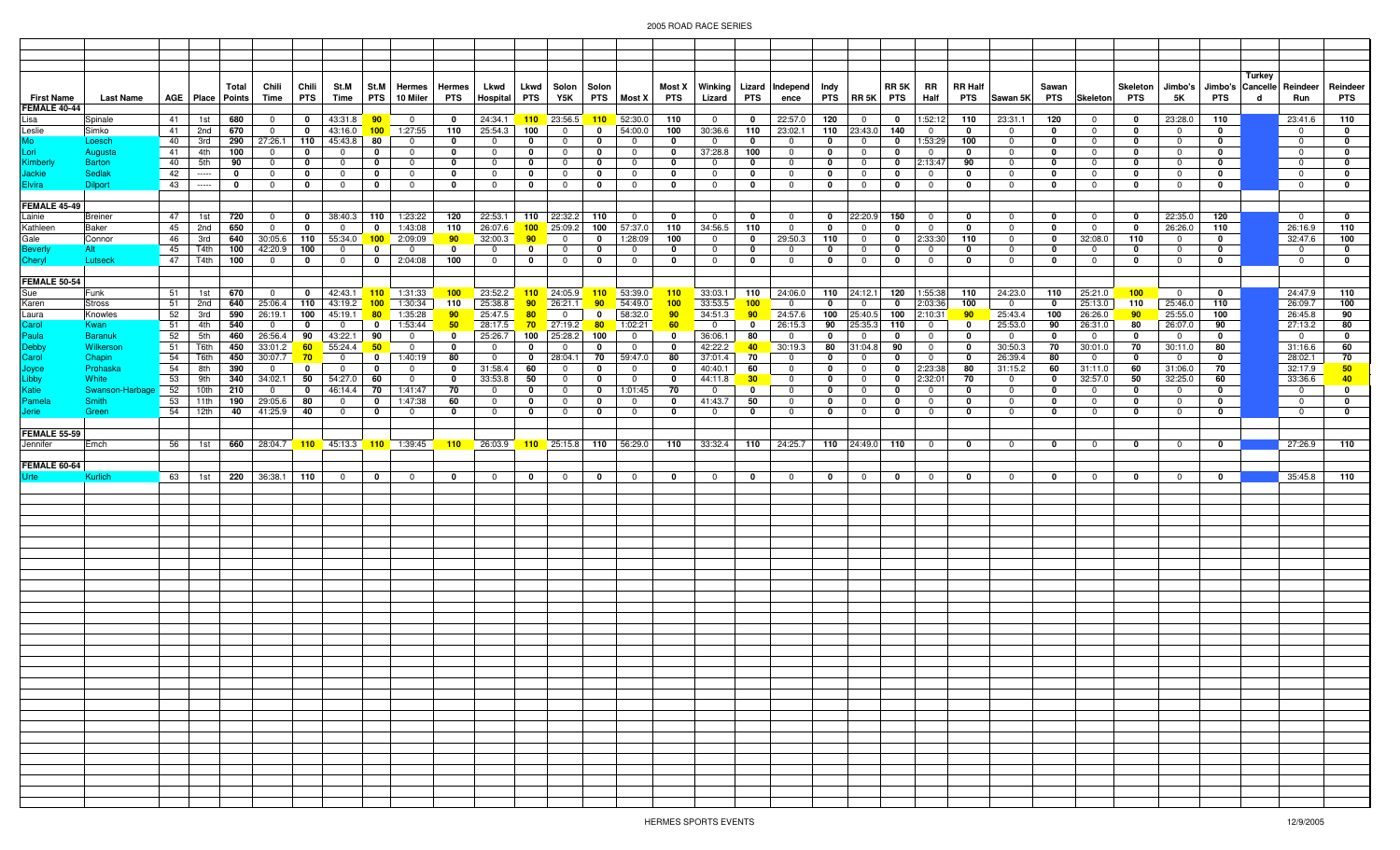| <b>First Name</b>            | <b>Last Name</b><br>TOP FIVE MALE OVERALLS |          |                         | Total<br>AGE   Place   Points | Chili<br>Time                      | Chili<br><b>PTS</b> | St.M<br>Time                     | PTS                          | St. M Hermes<br>10 Miler                                 | Hermes<br>PTS               | Lkwd<br>Hospital           | PTS                         | Lkwd   Solon<br>Y5K                       | Solon<br>Pts                 | Most X                         | PTS                         | Lizard                        | PTS                | Most X   Winking   Lizard   Independ  <br>ence | Indy              | PTS RR 5K PTS                    | <b>RR 5K</b>                           | RR<br>Half                       | <b>RR Half</b>              | PTS Sawan 5K                | Sawan<br>PTS                 | Skeleton                      | Skeleton<br>PTS             | Jimbo's<br>5Κ              | <b>PTS</b>                              | Turkey<br>d | Jimbo's Cancelle Reindeer<br>Run | Reindeer<br><b>PTS</b>      |
|------------------------------|--------------------------------------------|----------|-------------------------|-------------------------------|------------------------------------|---------------------|----------------------------------|------------------------------|----------------------------------------------------------|-----------------------------|----------------------------|-----------------------------|-------------------------------------------|------------------------------|--------------------------------|-----------------------------|-------------------------------|--------------------|------------------------------------------------|-------------------|----------------------------------|----------------------------------------|----------------------------------|-----------------------------|-----------------------------|------------------------------|-------------------------------|-----------------------------|----------------------------|-----------------------------------------|-------------|----------------------------------|-----------------------------|
| Daniel                       | Wade                                       | 20       | 1st                     | 960                           | $^{\circ}$                         | $\mathbf{0}$        | $\mathbf 0$                      | 0                            | - 0                                                      | $\mathbf{0}$                | $\mathbf 0$                | $\mathbf{0}$                | 17:07.8                                   | 160                          | 37:10:00                       | 160                         | 22:28.7                       | 160                | $\mathbf{0}$                                   | 0                 | $\mathbf 0$                      | 0                                      | 1:18:33                          | 160                         | $\mathbf 0$                 | $\mathbf 0$                  | 16:22.0                       | 160                         | $\mathbf{0}$               | $\mathbf{0}$                            |             | 17:24.4                          | 160                         |
| John                         | Lewandowski                                | 48       | 2nd                     | 930                           | 18:25.5                            |                     | $150$ 29:54.4                    | 150 <sub>1</sub>             | $\overline{\mathbf{0}}$                                  | $\mathbf{0}$                | 17:57.3                    | 150                         | 18:11.1                                   | 150                          | 39:34:00                       | 140                         | 23:39.5                       | 150                | 17:12.5                                        | 160               | 17:25.0                          | 160                                    | $\mathbf 0$                      | - 0                         | $^{\circ}$                  | 0                            | $\mathbf 0$                   | 0                           | 17:46.0                    | 160                                     |             | $\mathbf{0}$                     | 0                           |
| Paul<br>Bill                 | Dunphy<br>Long                             | 26<br>51 | 3rd<br>4th              | 910<br>870                    | 18:50.9<br>19:45.0                 |                     | $120$ 31:12.5<br>$110$ 32:15.4   | 110                          | 130 1:12:47<br>$\Omega$                                  | 110<br>$\mathbf{0}$         | 18:55.0<br>19:10.7         | 140<br>130                  | $\overline{0}$<br>19:05.8                 | 0<br>120                     | 40:28:00<br>140:26:00          | 110<br>130                  | $^{\circ}$<br>24:46.3         | $\mathbf 0$<br>130 | 18:24.7<br>18:12.2                             | 140<br>150        | 8:25.7<br>18:31.2                | 150<br>140                             | 1:25:09<br>$\mathbf 0$           | 150<br>$\mathbf{0}$         | $^{\circ}$<br>18:46.4       | 0<br>160                     | 18:06.0<br>18:30.0            | 140<br>130                  | 18:04.0<br>18:30.0         | 150<br>140                              |             | 18:43.6<br>18:19.9               | 140<br>150                  |
| Jeff                         | Winch                                      | 48       | 5th                     | 760                           | 19:25.0                            |                     | $110$ 33:53.5                    | 110                          | $\overline{0}$                                           | $\mathbf{0}$                | 19:18.9                    | 120                         | 19:18.1                                   |                              | $110$ 42:34:00                 | 110                         | 26:00.8                       | 110                | 18:52.5                                        | 130               | 18:48.5                          | 130                                    | $\mathbf 0$                      | 0                           | 18:49.9                     | 150                          | 19:02.0                       | 110                         | $\mathbf{0}$               | 0                                       |             | 19:26.5                          | 120                         |
|                              |                                            |          |                         |                               |                                    |                     |                                  |                              |                                                          |                             |                            |                             |                                           |                              |                                |                             |                               |                    |                                                |                   |                                  |                                        |                                  |                             |                             |                              |                               |                             |                            |                                         |             |                                  |                             |
| <b>MALE 11-15</b>            |                                            |          |                         |                               |                                    |                     |                                  |                              |                                                          |                             |                            |                             |                                           |                              |                                |                             |                               |                    |                                                |                   |                                  |                                        |                                  |                             |                             |                              |                               |                             |                            |                                         |             |                                  |                             |
| Stephen<br>Michael           | Fenstemaker, II<br>O'Connor                | 12<br>12 | 1st<br>2nd              | 660<br>630                    | 24:25.0<br>22:43.3                 | 100 <sub>1</sub>    | $\Omega$<br><b>110</b> 39:28.6   | $\mathbf 0$<br>110           | - 0<br>$\overline{\mathbf{0}}$                           | $\mathbf 0$<br>$\mathbf 0$  | 21:05.6<br>$\mathbf 0$     | 110<br>$\mathbf 0$          | 21:11.3<br>26:15.6                        | 110<br>100                   | 48:43:00<br>$\mathbf 0$        | 110<br>$\mathbf 0$          | $^{\circ}$<br>31:29.6         | $\mathbf 0$<br>110 | 21:01.3<br>24:35.0                             | 110<br>100        | $\mathbf 0$<br>$\overline{0}$    | 0<br>$\mathbf 0$                       | $\Omega$<br>$\mathbf 0$          | 0<br>$\mathbf 0$            | $^{\circ}$<br>$\mathbf 0$   | $\mathbf{0}$<br>$\mathbf 0$  | 20:11.0<br>20:38.0            | 110<br>100                  | 19:58.0<br>25:54.0         | 110<br>100                              |             | $^{\circ}$<br>$\mathbf 0$        | $\mathbf{0}$<br>$\mathbf 0$ |
| Mike                         | Hegan                                      | 13       | 3rd                     | 400                           | $\Omega$                           | 0                   | $\mathbf 0$                      | $\mathbf 0$                  | 1:12:24                                                  | 110                         | $\mathbf 0$                | $\mathbf 0$                 | 18:25.1                                   | 140                          | $\mathbf 0$                    | $\mathbf 0$                 | $\mathbf{0}$                  | $\mathbf 0$        | $\Omega$                                       | 0                 | $\mathbf 0$                      | 0                                      | $^{\circ}$                       | $\mathbf 0$                 | $\mathbf 0$                 | $\mathbf{0}$                 | 17:48.0                       | 150                         | $\overline{0}$             | 0                                       |             | $\mathbf{0}$                     | 0                           |
| Shawn                        | <b>Sedlak</b>                              | 14       | 1.1.1.1                 | $\mathbf{0}$                  | $\mathbf 0$                        | $\mathbf{0}$        | $\mathbf 0$                      | $\mathbf 0$                  | $\Omega$                                                 | $\mathbf 0$                 | $\mathbf 0$                | $\mathbf 0$                 | $\overline{0}$                            | $\mathbf 0$                  | $\mathbf{0}$                   | $\mathbf 0$                 | $\mathbf 0$                   | $\mathbf 0$        | $^{\circ}$                                     | 0                 | $\mathbf 0$                      | $\mathbf 0$                            | $\mathbf 0$                      | $\mathbf{0}$                | $\mathbf 0$                 | $\mathbf{0}$                 | $\mathbf 0$                   | $\mathbf{0}$                | $\mathbf 0$                | $\mathbf 0$                             |             | $^{\circ}$                       | $\mathbf 0$                 |
|                              |                                            |          |                         |                               |                                    |                     |                                  |                              |                                                          |                             |                            |                             |                                           |                              |                                |                             |                               |                    |                                                |                   |                                  |                                        |                                  |                             |                             |                              |                               |                             |                            |                                         |             |                                  |                             |
| <b>MALE 16-19</b><br>Dan     | Roche                                      | 16       | 1st l                   | 110                           | $\overline{0}$                     |                     | $0 \mid 42:04.3 \mid 110$        |                              | $\overline{0}$                                           | $\mathbf{0}$                | $\mathbf{0}$               | $\mathbf{0}$                | $\overline{0}$                            | $\mathbf{0}$                 | $\mathbf 0$                    | $\mathbf 0$                 | $\overline{0}$                | $\mathbf 0$        | $\mathbf 0$                                    | $\mathbf 0$       | $\overline{0}$                   | $\mathbf{0}$                           | $\mathbf{0}$                     | $\mathbf{0}$                | $\mathbf 0$                 | $\mathbf 0$                  | $\mathbf 0$                   | $\mathbf 0$                 | $\mathbf 0$                | $\mathbf 0$                             |             | $\mathbf{0}$                     | $\mathbf{0}$                |
|                              |                                            |          |                         |                               |                                    |                     |                                  |                              |                                                          |                             |                            |                             |                                           |                              |                                |                             |                               |                    |                                                |                   |                                  |                                        |                                  |                             |                             |                              |                               |                             |                            |                                         |             |                                  |                             |
| <b>MALE 20-24</b>            |                                            |          |                         |                               |                                    |                     |                                  |                              |                                                          |                             |                            |                             |                                           |                              |                                |                             |                               |                    |                                                |                   |                                  |                                        |                                  |                             |                             |                              |                               |                             |                            |                                         |             |                                  |                             |
| Hans<br><b>Michael</b>       | Kicken<br>Deerino                          | 24<br>24 | 1st                     | $\mathbf 0$                   | 660 24:12.1<br>$\Omega$            | $\mathbf{0}$        | 110 38:34.7 110<br>$\mathbf 0$   | $\mathbf 0$                  | - 0<br>$\mathbf 0$                                       | $\mathbf{0}$<br>$\mathbf 0$ | $\mathbf 0$<br>$\mathbf 0$ | $\mathbf{0}$<br>$\mathbf 0$ | $\overline{0}$<br>$\overline{0}$          | $\mathbf{0}$<br>$\mathbf{0}$ | 54:00:00<br>$\mathbf 0$        | 110<br>$\mathbf 0$          | 38:00.2<br>$\mathbf 0$        | 110<br>$\mathbf 0$ | $\mathbf 0$<br>$\Omega$                        | 0<br>0            | $\mathbf 0$<br>$\mathbf 0$       | $\mathbf 0$<br>$\mathbf 0$             | 2:07:39<br>$\mathbf 0$           | 110<br>0                    | $\mathbf 0$<br>$\mathbf 0$  | $\mathbf 0$<br>0             | $\mathbf 0$<br>$\mathbf 0$    | 0<br>0                      | $\mathbf 0$<br>$\mathbf 0$ | $\mathbf 0$<br>$\mathbf 0$              |             | 23:45.8<br>$\overline{0}$        | 110<br>$\mathbf 0$          |
|                              |                                            |          |                         |                               |                                    |                     |                                  |                              |                                                          |                             |                            |                             |                                           |                              |                                |                             |                               |                    |                                                |                   |                                  |                                        |                                  |                             |                             |                              |                               |                             |                            |                                         |             |                                  |                             |
| <b>MALE 25-29</b>            |                                            |          |                         |                               |                                    |                     |                                  |                              |                                                          |                             |                            |                             |                                           |                              |                                |                             |                               |                    |                                                |                   |                                  |                                        |                                  |                             |                             |                              |                               |                             |                            |                                         |             |                                  |                             |
| Warren                       | Kile                                       | 27       | T1st                    | 670                           | 22:12.1                            | 90 <sub>o</sub>     | 34:58.5                          | 110                          | 1:19:29                                                  | 100 <sub>1</sub>            | 20:31.7                    | 110                         | 20:50.0                                   | 110                          | 47:58:00                       | 100 <sub>1</sub>            | 28:49.3                       | 100                | 20:17.6                                        | 100 <sub>1</sub>  | 21:48.8                          | 100                                    | 1:38:20                          | 110                         | 19:58.2                     | 120                          | 20:41.0                       | 100                         | 20:33.0                    | 110                                     |             | $\mathbf{0}$                     | $\mathbf 0$                 |
| Travis<br>Brian              | Haselswerdt<br>Andrasak                    | 29<br>27 | T <sub>1st</sub><br>3rd | 670<br>590                    | 21:34.7<br>20:31.5                 | 100<br>110          | $\Omega$<br>$^{\circ}$           | 0<br>$\mathbf 0$             | $\Omega$<br>1:25:18                                      | 0<br>90                     | $\Omega$<br>20:50.5        | $\mathbf{0}$<br>100         | 0<br>$\mathbf 0$                          | 0<br>$\mathbf{0}$            | $\Omega$<br>$^{\circ}$         | $\mathbf 0$<br>$\Omega$     | 27:47.6<br>$\mathbf{0}$       | 110<br>0           | 20:02.8<br>$\mathbf 0$                         | 110<br>0          | $\Omega$<br>$^{\circ}$           | 0<br>0                                 | $\mathbf 0$                      | 0<br>0                      | $\Omega$<br>$^{\circ}$      | $\mathbf{0}$<br>$\mathbf{0}$ | 19:43.0<br>22:09.0            | 110<br>90                   | 19:47.0<br>21:56.0         | 130<br>100                              |             | 20:01.3<br>21:26.0               | 110<br>100                  |
| Rob                          | <b>Barcelona</b>                           | 29       | 4th                     | 570                           | 24:52.1                            | 80 <sub>1</sub>     | 42:27.6 100                      |                              | $\Omega$                                                 | $\mathbf 0$                 | $\mathbf 0$                | $\mathbf{0}$                | $\overline{0}$                            | $\mathbf 0$                  | $\mathbf{0}$                   | $\mathbf 0$                 | 34:26.7                       | 90                 | 24:31.2                                        | 100               | $\overline{0}$                   | $\mathbf{0}$                           | 2:06:53                          | 100                         | $\mathbf 0$                 | $\mathbf 0$                  | $\overline{0}$                | $\mathbf 0$                 | 25:57.0                    | 90                                      |             | 25:48.0                          | 90                          |
| Rob                          | Polomsky                                   | 28       | 5th                     | 320                           | $\overline{\mathbf{0}}$            | $\mathbf 0$         | $\mathbf 0$                      | 0                            | $\mathbf 0$                                              | 0                           | $\mathbf 0$                | $\mathbf 0$                 | 21:56.9                                   | 100                          | $\mathbf 0$                    | $\mathbf 0$                 | $\mathbf 0$                   | $\mathbf 0$        | $\Omega$                                       | 0                 | 21:10.7                          | 110                                    | $\mathbf 0$                      | $\mathbf 0$                 | 21:16.6                     | 110                          | $\mathbf 0$                   | 0                           | $\overline{0}$             | $\mathbf 0$                             |             | $\mathbf 0$                      | 0                           |
| <b>Scott</b>                 | Sabol                                      | 29       | 6th                     |                               | 130 18:43.5                        | 130                 | $\mathbf 0$                      | $\mathbf{0}$                 | $\mathbf 0$                                              | $\mathbf 0$                 | $\mathbf 0$                | $\mathbf{0}$                | $\overline{0}$                            | $\mathbf{0}$                 | $\mathbf{0}$                   | $\mathbf 0$                 | $\mathbf 0$                   | $\mathbf 0$        | $\mathbf 0$                                    | $\mathbf 0$       | $\mathbf 0$                      | $\mathbf 0$                            | $\overline{0}$                   | $\mathbf 0$                 | $\mathbf 0$                 | 0                            | $\overline{0}$                | 0                           | $\mathbf{0}$               | 0                                       |             | $\mathbf 0$                      | $\mathbf 0$                 |
| <b>MALE 30-34</b>            |                                            |          |                         |                               |                                    |                     |                                  |                              |                                                          |                             |                            |                             |                                           |                              |                                |                             |                               |                    |                                                |                   |                                  |                                        |                                  |                             |                             |                              |                               |                             |                            |                                         |             |                                  |                             |
| Matt                         | Fyffe                                      | 33       | 1st                     | 710                           | 20:17.3                            | 80 <sub>1</sub>     | 33:16.7                          |                              | $100$ 1:10:45                                            | 140                         | $\mathbf 0$                | $\mathbf{0}$                | 19:28.7                                   | 110                          | $\mathbf 0$                    | $\mathbf 0$                 | 25:20.1                       | 120                | 18:54.0                                        | 120               | $\overline{0}$                   | $\mathbf 0$                            | $\mathbf 0$                      | $\mathbf 0$                 | $\mathbf 0$                 | $\mathbf{0}$                 | 20:04.0                       | 110                         | $\mathbf{0}$               | $\mathbf 0$                             |             | 20:08.8                          | 110                         |
| Patrick                      | Stevenson                                  | 34       | 2nd                     | 630                           | $\mathbf 0$                        | $\mathbf{0}$        | 34:50.7                          | 90                           | 1:12:33                                                  | 110                         | $\mathbf 0$                | $\mathbf 0$                 | $\overline{0}$                            | $\mathbf 0$                  | $\mathbf 0$                    | $\mathbf 0$                 | 27:48.5                       | 100                | $\mathbf 0$                                    | 0                 | 20:12.7                          | 110                                    | 1:35:55                          | 110                         | 19:59.8                     | 110                          | 21:18.0                       | 90                          | $\mathbf 0$                | $\mathbf 0$                             |             | 21:05.9                          | 90                          |
| Stephen<br>Mark              | Bartel<br>Remaklus                         | 33<br>34 | 3rd<br>4th              | 610<br>580                    | $\mathbf 0$<br>22:18.7             | $\mathbf{0}$<br>40  | 37:18.6<br>37:22.3               | 80<br>70                     | 1:18:31<br>1:20:51                                       | 100<br>80                   | 22:22.8<br>22:05.9         | - 70<br>100                 | $\mathbf 0$<br>$\overline{0}$             | $\mathbf{0}$<br>0            | $\mathbf{0}$<br>50:42:00       | 0<br>100                    | 29:07.1<br>29:26.8            | 90<br>70           | 21:31.2<br>21:10.3                             | 90<br>100         | 20:42.8<br>20:59.2               | 80<br>70                               | 1:43:29<br>1:41:03               | -60<br>70                   | 20:14.7<br>21:33.4          | 100<br>90                    | 20:51.0<br>21:48.0            | 100<br>80                   | 19:48.0<br>21:35.0         | 120<br>110                              |             | 20:20.5<br>$\mathbf 0$           | 100<br>0                    |
| Martin                       | Stevenson                                  | 30       | 5th                     | 490                           | $\Omega$                           | $\mathbf 0$         | 39:49.3                          | 50                           | 1:19:46                                                  | 90                          | $^{\circ}$                 | $\mathbf 0$                 | $\mathbf 0$                               | $\mathbf{0}$                 | $^{\circ}$                     | 0                           | 29:30.0                       | 60                 | 21:07.2                                        | 110               | 20:27.0                          | 90                                     | 1:39:39                          | 90                          | $^{\circ}$                  | 0                            | $\mathbf 0$                   | 0                           | $\mathbf 0$                | 0                                       |             | $\mathbf{0}$                     | 0                           |
| Eric                         | Smith                                      | 33       | 6th                     | 470                           | 18:59.9                            | 110                 | $\mathbf 0$                      | $\mathbf{0}$                 | 1:09:19                                                  | 150                         | $\mathbf 0$                | $\mathbf{0}$                | 19:38.5                                   | 100                          | $\mathbf 0$                    | $\mathbf 0$                 | 25:57.8                       | 110                | $\Omega$                                       | 0                 | $\mathbf 0$                      | 0                                      | $\mathbf 0$                      | $\mathbf{0}$                | $\mathbf 0$                 | 0                            | $\mathbf 0$                   | 0                           | $\mathbf 0$                | 0                                       |             | $^{\circ}$                       | 0                           |
| Justin                       | Cownden                                    | 30       | 7th                     | 460                           | $\Omega$                           | 0                   | 37:40.9                          | 60                           | $^{\circ}$                                               | $\mathbf 0$                 | 22:19.8                    | 80                          | 22:26.                                    | 60                           | 48:08:00                       | 110                         | 29:54.7                       | 50                 |                                                | 0                 | $\mathbf 0$                      | 0                                      | 1:39:25                          | 100                         | $^{\circ}$                  | 0                            | $\mathbf 0$                   | 0                           | $\mathbf{0}$               | 0                                       |             | $\mathbf{0}$                     | 0                           |
| <b>Brett</b><br><b>Steve</b> | Walburn<br>Lacko                           | 33<br>34 | 8th<br>9th              | 370<br>360                    | $\mathbf 0$<br>$^{\circ}$          | $\mathbf 0$<br>0    | $\Omega$<br>43:31.3              | $\mathbf{0}$<br>10           | 1:25:20<br>- 0                                           | 60<br>0                     | 22:17.7<br>24:04.3         | 90<br>50                    | 21:46.3<br>24:58.5                        | 80<br>50                     | 50:51:00<br>$\mathbf{0}$       | 90<br>0                     | $\mathbf 0$<br>$\mathbf 0$    | $\mathbf 0$<br>0   | 0<br>$\Omega$                                  | 0<br>0            | $\mathbf 0$<br>$\mathbf{0}$      | 0<br>0                                 | 1:46:50<br>0                     | 50<br>0                     | $\mathbf 0$<br>$^{\circ}$   | $\mathbf 0$<br>$\mathbf 0$   | $\mathbf 0$<br>23:08.0        | 0<br>70                     | $\mathbf 0$<br>22:35.0     | 0<br>100                                |             | $\overline{0}$<br>23:57.6        | 0<br>80                     |
| Ryan                         | Seman                                      | 33       | 10th                    | 290                           | 24:19.8                            | 30                  | $\Omega$                         | 0                            | $\Omega$                                                 | $\mathbf 0$                 | $^{\circ}$                 | $\mathbf 0$                 | $\overline{0}$                            | $\mathbf{0}$                 | $\mathbf{0}$                   | $\mathbf 0$                 | 29:24.9                       | 80                 | $\mathbf{0}$                                   | 0                 | 20:17.3                          | 100                                    | 1:40:09                          | 80                          | $^{\circ}$                  | 0                            | $\mathbf 0$                   | 0                           | $\mathbf 0$                | $\mathbf 0$                             |             | $\overline{0}$                   | 0                           |
| Gary<br>Anthony<br>Timothy   | Traicoff                                   | 32       | 11th                    | 240                           | 26:34.7                            |                     | 10 $42:47.4$ 20                  |                              | 1:31:53                                                  | 50                          | $\overline{0}$             | $\mathbf{0}$                | $\overline{0}$                            | $\mathbf 0$                  | 1:07:57                        | 80                          | $\mathbf 0$                   | $\mathbf 0$        | 22:48.5                                        | 80                | $^{\circ}$                       | 0                                      | $\Omega$                         | 0                           | $\mathbf 0$                 | 0                            | $\mathbf 0$                   | 0                           | 0                          | 0                                       |             | $\overline{0}$                   | 0                           |
|                              | Coyne<br><b>McBride</b>                    | 32<br>34 | T12th<br>T12th          | 210<br>210                    | 20:05.0<br>20:11.5                 | 100<br>90           | 33:15.3<br>40:16.2               | 110<br>-30                   | $^{\circ}$<br>$\Omega$                                   | $\mathbf 0$<br>$\mathbf 0$  | $\mathbf 0$<br>$\mathbf 0$ | $\mathbf 0$<br>$\mathbf 0$  | $\mathbf 0$<br>20:03.1                    | $\mathbf 0$<br>90            | $\mathbf 0$<br>$\mathbf{0}$    | 0<br>$\mathbf 0$            | $\mathbf 0$                   | 0<br>0             | $\Omega$<br>0                                  | 0<br>0            | $\overline{0}$<br>$\mathbf 0$    | $\mathbf 0$<br>0                       | $^{\circ}$<br>$^{\circ}$         | $\mathbf 0$<br>$\mathbf 0$  | $\mathbf 0$<br>$^{\circ}$   | 0<br>$\mathbf 0$             | $\mathbf 0$<br>$\mathbf 0$    | $\mathbf 0$<br>0            | $\mathbf 0$                | 0<br>$\mathbf 0$                        |             | $\mathbf{0}$<br>$\overline{0}$   | 0<br>$\mathbf 0$            |
| Jerry                        | Тарр                                       | 32       | T <sub>14</sub> th      | 180                           | 20:59.1                            | 70                  | $\mathbf 0$                      | 0                            | $^{\circ}$                                               | $\mathbf 0$                 | 21:19.7                    | 110                         | $\overline{0}$                            | 0                            | $\mathbf 0$                    | 0                           | $\mathbf 0$<br>$^{\circ}$     | 0                  | $\Omega$                                       | 0                 | $\mathbf 0$                      | 0                                      | $^{\circ}$                       | 0                           | $\Omega$                    | $\mathbf{0}$                 | $^{\circ}$                    | 0                           | $\mathbf 0$<br>$\Omega$    | 0                                       |             | $\mathbf{0}$                     | 0                           |
| Edward                       | Clouser, Jr                                | 33       | T14th                   | 180                           | 28:05.4                            | 10                  | 39:56.4                          | 40                           | 1:24:45                                                  | 70                          | 22:36.4                    | 60                          | $\mathbf 0$                               | $\mathbf{0}$                 | $^{\circ}$                     | 0                           | $\mathbf 0$                   | $\mathbf 0$        | $\Omega$                                       | 0                 | $\mathbf 0$                      | 0                                      | $\mathbf 0$                      | 0                           | $^{\circ}$                  | 0                            | $^{\circ}$                    | 0                           | $\Omega$                   | 0                                       |             | $\mathbf{0}$                     | 0                           |
| James                        | Ellis                                      | 30       | 16th                    | 100                           | 24:32.7                            | 20                  | 43:38.4                          | 10                           | $\Omega$                                                 | $\mathbf 0$                 | $\mathbf 0$                | $\mathbf 0$                 | $\overline{0}$                            | $\mathbf{0}$                 | $^{\circ}$                     | $\mathbf 0$                 | $\mathbf 0$                   | $\mathbf 0$        | $\mathbf 0$                                    | 0                 | $\overline{0}$                   | $\mathbf{0}$                           | $\mathbf 0$                      | $\mathbf 0$                 | $^{\circ}$                  | 0                            | $^{\circ}$                    | 0                           | $\mathbf 0$                | $\mathbf 0$                             |             | 29:59.6                          | 70                          |
| Adam<br>Jim                  | Soha<br>King                               | 30<br>33 | 17th<br>T18th           | 70<br>60                      | $\overline{\mathbf{0}}$<br>27:02.9 | 0<br>10             | $\mathbf 0$<br>46:50.8           | 0<br>10                      | 0<br>$\Omega$                                            | $\mathbf 0$<br>$\mathbf 0$  | $\mathbf 0$<br>26:55.7     | $\mathbf 0$<br>40           | 21:54.3<br>$\mathbf 0$                    | 70<br>$\mathbf 0$            | $\mathbf 0$<br>$\mathbf 0$     | $\mathbf{0}$<br>$\Omega$    | $\mathbf 0$<br>$\Omega$       | $\mathbf 0$<br>0   |                                                | 0<br>0            | $\mathbf 0$<br>$\mathbf 0$       | 0<br>0                                 | $^{\circ}$<br>$^{\circ}$         | 0<br>$\mathbf{0}$           | $^{\circ}$<br>$\Omega$      | 0<br>$\mathbf{0}$            | $^{\circ}$<br>$^{\circ}$      | 0<br>0                      | $\mathbf 0$<br>0           | 0<br>0                                  |             | $\overline{0}$<br>$\overline{0}$ | 0<br>0                      |
| David                        | Kiessling                                  | 33       | T <sub>18th</sub>       | 60                            | 21:05.1                            | 60                  | $^{\circ}$                       | $\mathbf{0}$                 | 0                                                        | 0                           | $\Omega$                   | 0                           | $\mathbf{0}$                              | 0                            | $\mathbf{0}$                   | 0                           | $^{\circ}$                    | $\mathbf 0$        |                                                | 0                 | $\mathbf 0$                      | 0                                      | $^{\circ}$                       | 0                           | $\Omega$                    | $\mathbf{0}$                 | $^{\circ}$                    | 0                           | $\Omega$                   | 0                                       |             | $\Omega$                         | 0                           |
| Eric                         | Logan                                      |          |                         | 30 ---- 0 0                   |                                    |                     |                                  |                              | $\overline{\mathbf{0}}$                                  | $\mathbf{0}$                | $\mathbf 0$                | $\overline{\mathbf{0}}$     | $\overline{\mathbf{0}}$                   | $\overline{\mathbf{0}}$      | $\overline{\mathbf{0}}$        | $\mathbf{0}$                | $\overline{0}$                | $\mathbf{0}$       | $\mathbf 0$                                    | $\mathbf{0}$      |                                  | $\begin{array}{c c} 0 & 0 \end{array}$ | $\overline{\mathbf{0}}$          | $\mathbf{0}$                | $\mathbf{0}$                | $\mathbf{0}$                 | $\overline{\mathbf{0}}$       | $\mathbf{0}$                | $\mathbf{0}$               | $\mathbf{0}$                            |             | $\mathbf{0}$                     | $\mathbf{0}$                |
|                              |                                            |          |                         |                               |                                    |                     |                                  |                              |                                                          |                             |                            |                             |                                           |                              |                                |                             |                               |                    |                                                |                   |                                  |                                        |                                  |                             |                             |                              |                               |                             |                            |                                         |             |                                  |                             |
| <b>MALE 35-39</b><br>Jim     | Pavlovcak                                  | 39       | 1st l                   |                               |                                    |                     |                                  |                              | <b>750</b> 20:27.3 <b>100</b> 32:54.2 <b>110</b> 1:10:54 | 130                         | $\overline{0}$             | $\mathbf{0}$                | $\overline{0}$                            |                              | 0 $ 44:50:00 $                 | $-100$                      | $\overline{0}$                | $\mathbf{0}$       | $\mathbf 0$                                    |                   | $0$   19:06.1   120              |                                        | $\overline{\mathbf{0}}$          | $\mathbf{0}$                | 19:14.4                     | 140                          | 18:32.0                       | 120                         | $\mathbf 0$                | $\mathbf{0}$                            |             | 18:47.6                          | 130                         |
| Michael                      | Pavlovcak                                  | 38 I     | 2nd                     |                               | 650 21:23.4                        |                     |                                  |                              | <b>80</b> 37:10.1 <b>100</b> 1:32:38                     | 110                         | 23:10.0                    |                             | <b>90</b> 22:45.6                         |                              | 110 50:17:00                   | 100                         | 28:31.3                       | 110                | 20:21.1                                        | 110               | $\overline{0}$                   | $\mathbf{0}$                           | 1:45:06                          | 110                         | $\mathbf 0$                 | 0                            | $\mathbf 0$                   | 0                           | $\mathbf 0$                | $\mathbf{0}$                            |             | $\overline{0}$                   | $\mathbf{0}$                |
| <b>Steve</b>                 | <b>Babyak</b>                              | 37       | 3rd                     |                               | 300 21:04.4                        | 90                  | $\mathbf{0}$                     | $\mathbf{0}$                 | $\overline{0}$                                           | $\mathbf{0}$                | 20:19.1                    | 100                         | $\overline{0}$                            | $\mathbf{0}$                 | 42:17:00                       | 110                         | $\overline{0}$                | $\mathbf 0$        | $\mathbf 0$                                    | $\mathbf{0}$      | $\overline{0}$                   | $\mathbf{0}$                           | $\overline{0}$                   | $\mathbf{0}$                | $\mathbf 0$                 | $\mathbf{0}$                 | $\overline{0}$                | $\mathbf 0$                 | $\mathbf 0$                | $\mathbf 0$                             |             | $\mathbf{0}$                     | $\mathbf 0$                 |
| Rocco<br>Robert              | Sullo<br>Zigmont                           | 38<br>39 | 4th I<br>5th            | 100                           | 220 20:16.0 110<br>$\overline{0}$  | $\mathbf{0}$        | $\overline{0}$<br>$\overline{0}$ | $\mathbf{0}$<br>$\mathbf{0}$ | $\overline{0}$<br>$\overline{0}$                         | $\mathbf{0}$<br>$\mathbf 0$ | 19:20.3<br>$\overline{0}$  | 110  <br>$\mathbf{0}$       | $\overline{\mathbf{0}}$<br>$\overline{0}$ | $\mathbf{0}$<br>$\mathbf{0}$ | $\overline{0}$<br>$\mathbf{0}$ | $\mathbf{0}$<br>$\mathbf 0$ | $\overline{0}$<br>34:07.0 100 | $\mathbf{0}$       | $\mathbf 0$<br>0                               | $\mathbf{0}$<br>0 | $\overline{0}$<br>$\overline{0}$ | $\mathbf{0}$<br>$\mathbf{0}$           | $\overline{0}$<br>$\overline{0}$ | $\mathbf{0}$<br>$\mathbf 0$ | $\mathbf{0}$<br>$\mathbf 0$ | $\mathbf{0}$<br>$\mathbf 0$  | $\overline{0}$<br>$\mathbf 0$ | $\mathbf{0}$<br>$\mathbf 0$ | $\mathbf 0$<br>$\mathbf 0$ | $\overline{\mathbf{0}}$<br>$\mathbf{0}$ |             | $\mathbf{0}$<br>$\mathbf{0}$     | $\mathbf{0}$<br>$\mathbf 0$ |
| <b>Chris</b>                 | <b>Jacobs</b>                              |          | 36 6th                  | 90                            | $\overline{0}$                     |                     | $0 \mid 46:38.5 \mid 90$         |                              | $\overline{0}$                                           | $\mathbf{0}$                | $\mathbf{0}$               | $\mathbf{0}$                | $\overline{0}$                            | $\mathbf{0}$                 | $\overline{0}$                 | $\mathbf{0}$                | $\mathbf{0}$                  | $\mathbf{0}$       | $\overline{0}$                                 | $\mathbf{0}$      | $\overline{0}$                   | $\mathbf{0}$                           | $\overline{0}$                   | $\mathbf 0$                 | $\overline{0}$              | $\mathbf 0$                  | $\mathbf 0$                   | $\mathbf{0}$                | $\mathbf 0$                | $\mathbf{0}$                            |             | $\mathbf{0}$                     | $\mathbf{0}$                |
|                              |                                            |          |                         |                               |                                    |                     |                                  |                              |                                                          |                             |                            |                             |                                           |                              |                                |                             |                               |                    |                                                |                   |                                  |                                        |                                  |                             |                             |                              |                               |                             |                            |                                         |             |                                  |                             |
|                              |                                            |          |                         |                               |                                    |                     |                                  |                              |                                                          |                             |                            |                             |                                           |                              |                                |                             |                               |                    |                                                |                   |                                  |                                        |                                  |                             |                             |                              |                               |                             |                            |                                         |             |                                  |                             |
|                              |                                            |          |                         |                               |                                    |                     |                                  |                              |                                                          |                             |                            |                             |                                           |                              |                                |                             |                               |                    |                                                |                   |                                  |                                        |                                  |                             |                             |                              |                               |                             |                            |                                         |             |                                  |                             |
|                              |                                            |          |                         |                               |                                    |                     |                                  |                              |                                                          |                             |                            |                             |                                           |                              |                                |                             |                               |                    |                                                |                   |                                  |                                        |                                  |                             |                             |                              |                               |                             |                            |                                         |             |                                  |                             |